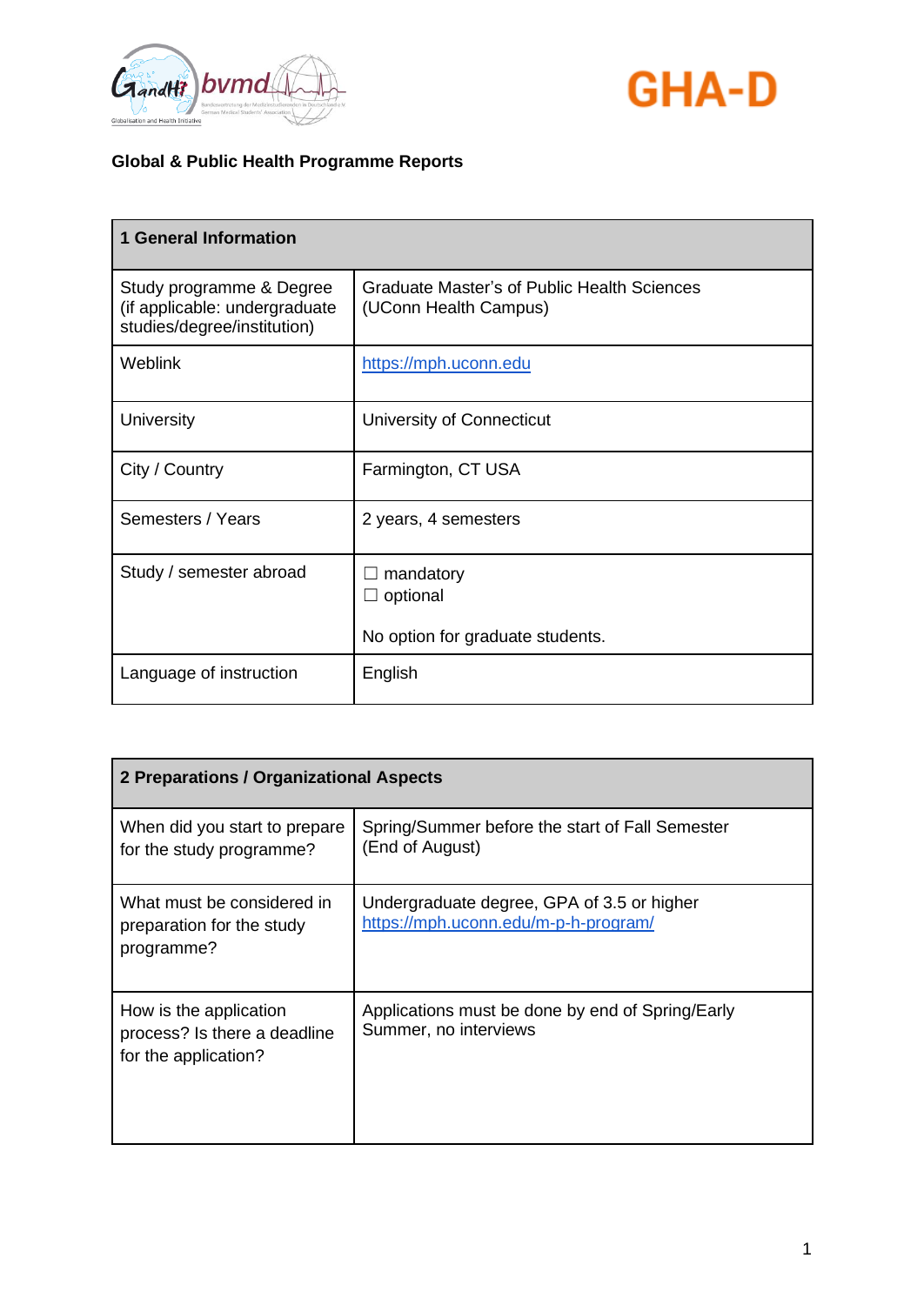



| <b>2a Documents</b>                                                                                                                                                                                                                      |                                                                                                                                                                                      |                                                                                                      |
|------------------------------------------------------------------------------------------------------------------------------------------------------------------------------------------------------------------------------------------|--------------------------------------------------------------------------------------------------------------------------------------------------------------------------------------|------------------------------------------------------------------------------------------------------|
| Which documents were<br>needed for the application /<br>country entry?<br>How/Where did you get<br>them?                                                                                                                                 | report<br>ш<br>language certificate<br>motivational letter<br>$\boxtimes$ CV/ resumé<br>recommendation letter<br>$\bowtie$<br>insurances<br>$\boxtimes$ visa<br>$\boxtimes$ vaccines | References from 3 people,<br>language certificate<br>needed if ESL. Visa<br>needed if not US citizen |
| <b>2b Financial Aspects</b>                                                                                                                                                                                                              |                                                                                                                                                                                      |                                                                                                      |
| Are there costs related to the<br>study programme?<br>How much are they?                                                                                                                                                                 | semester contribution<br>$\boxtimes$ tuition fee<br>enrolment fee<br>others                                                                                                          | \$8-10,000 per semester<br>for in-state tuition (AKA CT<br>Resident)                                 |
| How do you finance your<br>study programme (abroad)?                                                                                                                                                                                     | Working full time while going to school                                                                                                                                              |                                                                                                      |
| Do you get financial support?<br>(e.g. scholarship, BAföG,<br>$etc.$ )<br>From which institution do<br>you get the financial<br>support?<br>How much do you get<br>(optional)?<br>Do you have any tips /<br>experiences for application? | No FAFSA or Governmental aid is eligible for graduate<br>students, even at a state school                                                                                            |                                                                                                      |
| Do you have insights into<br>jobs for students?                                                                                                                                                                                          | There are (very competitive) Graduate Assistantships or<br>Teaching Assistantships. They offer a small stipend but<br>100% free tuition.                                             |                                                                                                      |
| How would you rate the cost<br>of living in your city (in<br>comparison to specific cities<br>in your country?)                                                                                                                          | Pretty cheap (\$900 or so a month). Can be a lot worse in<br>New Haven/Hartford. Extremely cheap compared to New<br>York City or Boston.                                             |                                                                                                      |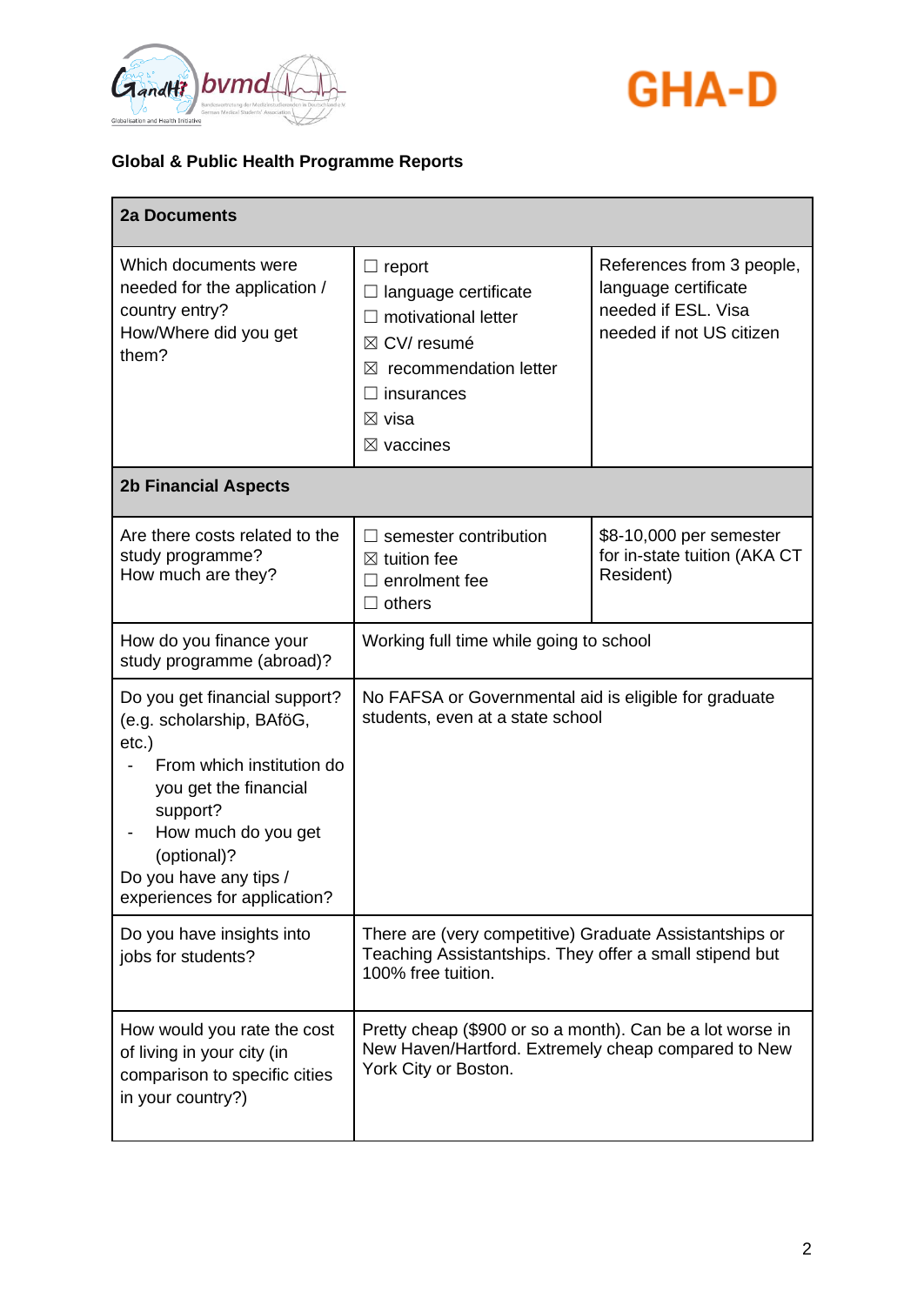



| Based on your experience,<br>how much should someone<br>calculate for accommodation/<br>food/ public transportation/<br>wifi? | Depends if you have a roommate/car. Min \$900/month<br>max \$1,500                                                                               |
|-------------------------------------------------------------------------------------------------------------------------------|--------------------------------------------------------------------------------------------------------------------------------------------------|
| Are there other costs that<br>need to be considered?<br>(e.g., vaccinations,<br>insurances, visa, travel costs)               | Yes, students are required to have health insurance and<br>be vaccinated from COVID. Physical/annual doctor's<br>appointment record is required. |

| <b>3 Studying</b>                                                                                                                                                                             |                                                                                                                                                                                                                                                                                                                                   |
|-----------------------------------------------------------------------------------------------------------------------------------------------------------------------------------------------|-----------------------------------------------------------------------------------------------------------------------------------------------------------------------------------------------------------------------------------------------------------------------------------------------------------------------------------|
| Why did you decide to study<br>at that university?<br>What appealed to you<br>most?<br>What does it offer what<br>others don't?                                                               | Low cost for high value, brand name, and quality of<br>professors. It is a privilege to get to be in the medical<br>school's campus.                                                                                                                                                                                              |
| Which modules did you take?<br>(brief overview)<br>Which modules did you like/<br>were special at that<br>university?                                                                         | I had to take an anti-sexual harassment module and<br>orientation.                                                                                                                                                                                                                                                                |
| How would you rate the<br>workload/amount of self-<br>studying/ group work, etc.?<br>How were the lecturers/<br>teaching style? What was<br>new for you? What did you<br>have to get used to? | Not bad if you are not working, difficult if you are.<br>Mostly people talking at you, they try to do group activities,<br>but many people are not prepared or interested in doing<br>so during night classes. Team based learning is new and<br>it is more fun, challenging, and easier to remember what<br>we learned in class. |
| Are there any specialisation<br>areas in your programme?<br>Which did you choose?                                                                                                             | You can take electives that carve out a "specialty".<br>Tracks and specializations are difficult and uncommon.                                                                                                                                                                                                                    |
| To which extent were<br>international and global topics<br>discussed/ part of the study<br>programme?                                                                                         | Very little, which is disappointing. Most if not all content is<br>about the United States. This program is really best for<br>clinical practice but many schools have "specialties" that<br>would be one class here.                                                                                                             |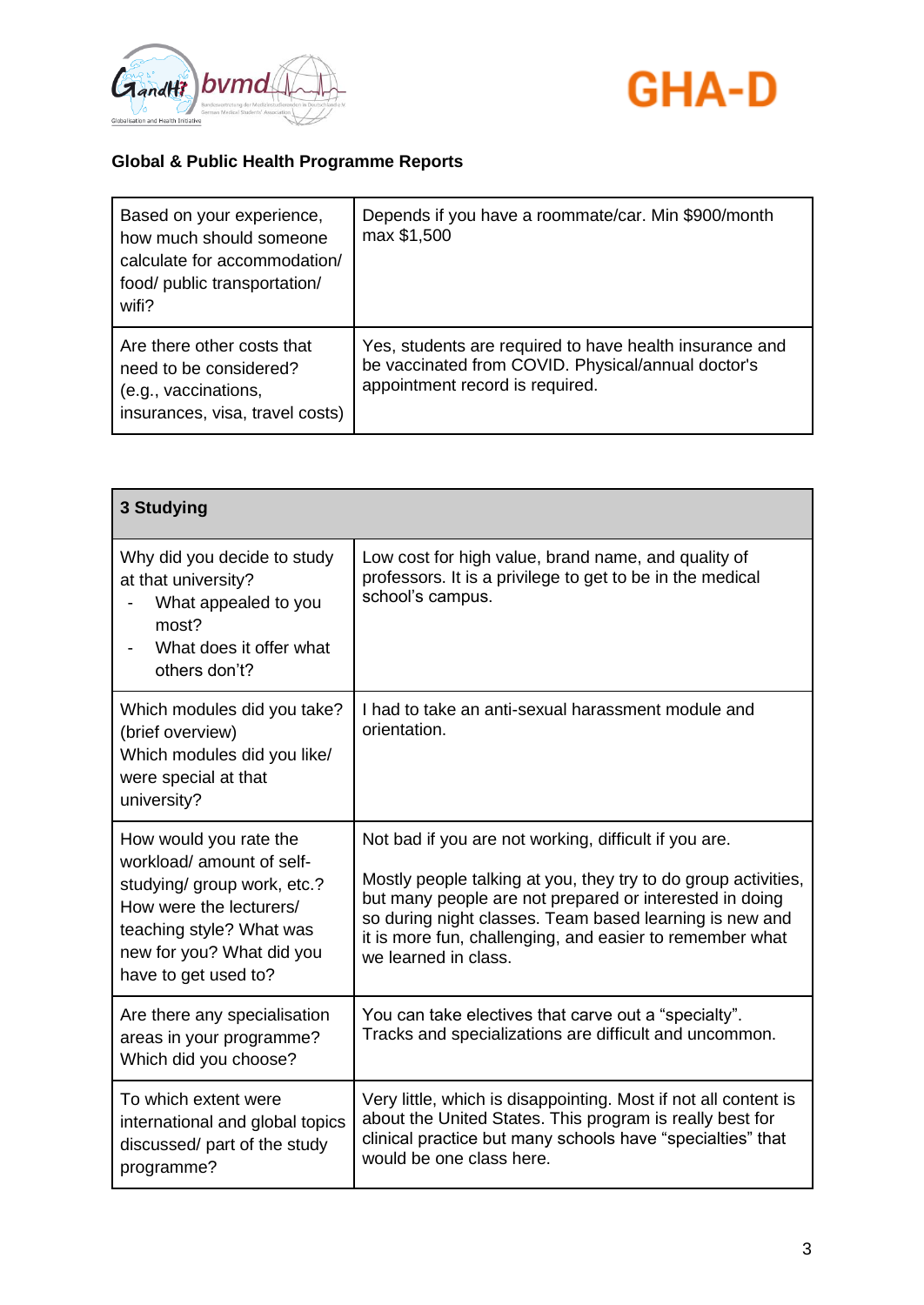



| Which topics were the most<br>interesting/you liked most?                                             |                                                                                                                                 |
|-------------------------------------------------------------------------------------------------------|---------------------------------------------------------------------------------------------------------------------------------|
| Where is the campus<br>located? Is the campus<br>spread throughout the city?<br>Is it easy to arrive? | Parking is \$150 for the whole year, night classes = lots of<br>open spots. This is not the same for the main Storrs<br>campus. |

| 4 Living                                                                                                                                                                                                                                                       |                                                                                                                                                                                                                                                                                                                                                                      |
|----------------------------------------------------------------------------------------------------------------------------------------------------------------------------------------------------------------------------------------------------------------|----------------------------------------------------------------------------------------------------------------------------------------------------------------------------------------------------------------------------------------------------------------------------------------------------------------------------------------------------------------------|
| Briefly describe your daily life.<br>How is your study-work-life-<br>balance?                                                                                                                                                                                  | Very poor. I work at 7:30 am (also do homework during<br>the day), then I get an hour off or so before school. That<br>ends 8:30/9pm. I stay up late to get more work done or try<br>to eat something.                                                                                                                                                               |
| How do you experience the<br>city/country and people/<br>fellow students? How is the<br>atmosphere?                                                                                                                                                            | Very every-day America. Many people do not think it is<br>exciting in Connecticut but I disagree. There is plenty to<br>do if you look for it and find like-minded people.                                                                                                                                                                                           |
| What did you learn for<br>yourself personally and<br>culturally?<br>[e.g. an event / situation<br>which was eye-opening /<br>insightful / enlightening]                                                                                                        | Great education about social inequalities and health<br>disparities in the USA. These are often shocking statistics<br>and data.                                                                                                                                                                                                                                     |
| Do you have any tips for<br>leisure activities?<br>What does someone<br>have to see?<br>Are there college sports<br>at university?<br>Are there any student<br>events to connect (e.g.<br>coffee break, etc.)?<br>Are there any (regional)<br>cultural events? | Not for the MPH group. There is a graduate senate but not<br>many groups or clubs. This is because UConn has over<br>140 graduate degrees to offer so each degree group is not<br>that involved/grown out of it/too busy. Some of the<br>graduate school's overall groups inform people of virtual<br>events, but there is not much community unless you make<br>it. |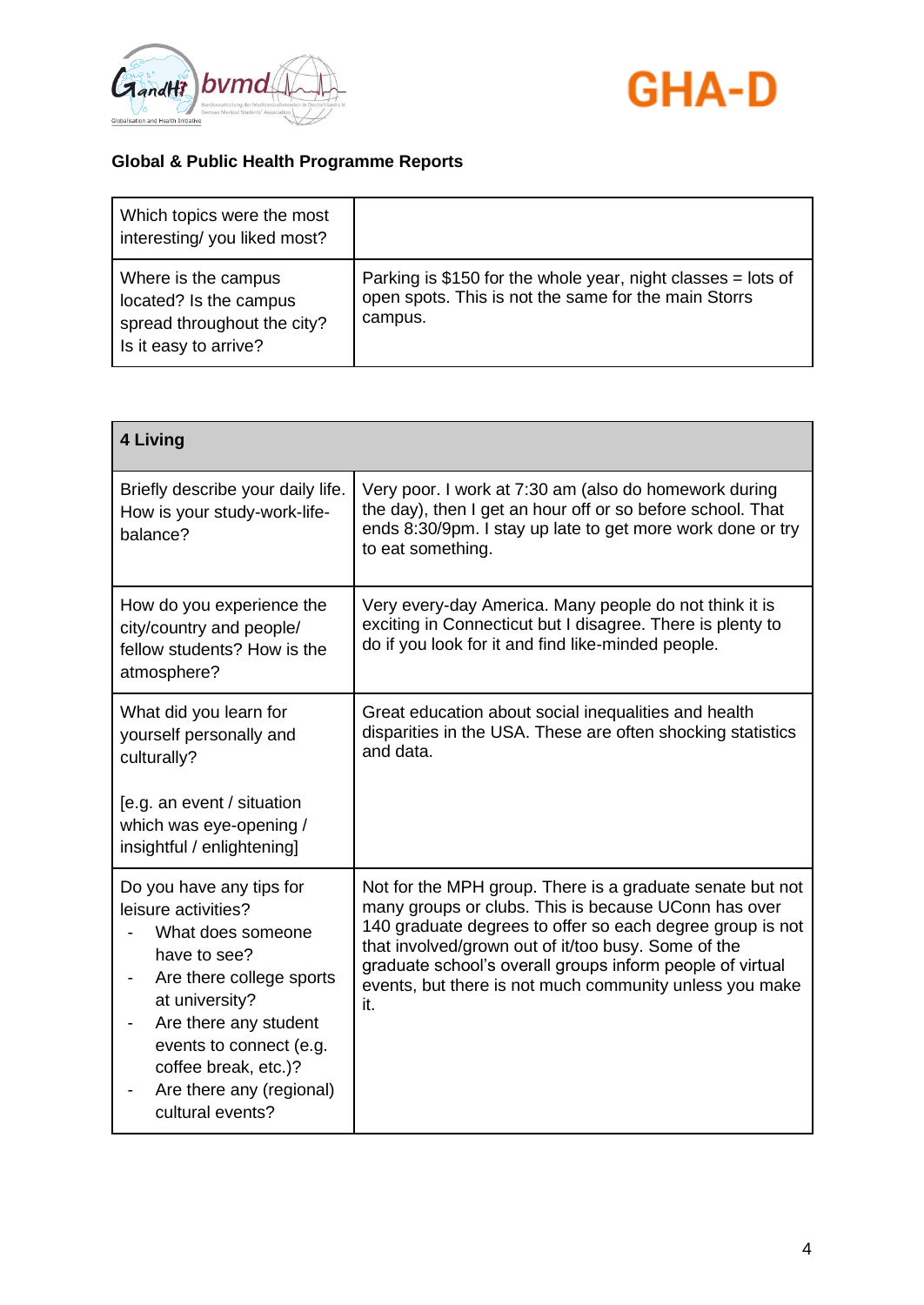



| What do you have to consider<br>about public transport? What<br>is important? What is<br>different?<br>Most used<br>transportation?<br>Are there semester/<br>student tickets?       | Very little public transport around here. I don't know<br>anyone who takes the bus or does not have a car.                                                                                                                                                                                                                                                                                                                                                                                                                 |
|--------------------------------------------------------------------------------------------------------------------------------------------------------------------------------------|----------------------------------------------------------------------------------------------------------------------------------------------------------------------------------------------------------------------------------------------------------------------------------------------------------------------------------------------------------------------------------------------------------------------------------------------------------------------------------------------------------------------------|
| What do you need (not) to<br>pack/prepare?<br>What is life-saving in the<br>host city/ country?<br>What do you regret (not)<br>bringing?<br>Do you have any tips for<br>preparation? | Good winter clothes!!! It is so important to be as prepared<br>as you can for the seasons and do not underestimate the<br>winter! Hospitals, laboratories, and restaurants in the USA<br>have an uncomfortably cold base temperature any time of<br>year. Especially in the middle of the summer, they will be<br>blasting the air conditioning. If you are thin, have low iron,<br>arthritis, raynaud's- anything that makes you more cold<br>than other people- use caution & be prepared or it will be<br>hard to type. |

| <b>5 Reflection</b>                                                                                                                                                             |                                                                                                                                                                                                                                                                                                                                                                                                                                                                                                                                                                                                                |
|---------------------------------------------------------------------------------------------------------------------------------------------------------------------------------|----------------------------------------------------------------------------------------------------------------------------------------------------------------------------------------------------------------------------------------------------------------------------------------------------------------------------------------------------------------------------------------------------------------------------------------------------------------------------------------------------------------------------------------------------------------------------------------------------------------|
| What is your personal<br>experience about your study<br>programme? Would you<br>recommend the study<br>programme?<br>What did you especially<br>like?<br>What did you not like? | It's ok. Well organized before you become a student.<br>Not well organized after. Every question I have I must<br>email my advisor (who also supervises more than 30<br>people per grade). Much of the information is not<br>published for reference and no one knows what they are<br>doing half the time. This is in regards to mainly program<br>requirements that are not just credits where your advisor<br>has to walk your hand through everything. For instance<br>practicum (internship), electives from other grad schools,<br>field experiences. I don't feel supported from the advisor<br>system. |
| How did you experience the<br>organisation and support at<br>your university?<br>Is there any special support<br>for international students?                                    | Nothing much for CT/local people. International students<br>seem to have a lot of support and professor<br>understanding. Much more helpful for international<br>students and more communities.                                                                                                                                                                                                                                                                                                                                                                                                                |
| What are your personal<br>experiences about living in<br>the host city/ country?                                                                                                | I love CT. I went to UConn undergrad and continued<br>through graduate school. We are halfway between NYC<br>and Boston and there are a lot of young people in the<br>major cities.                                                                                                                                                                                                                                                                                                                                                                                                                            |